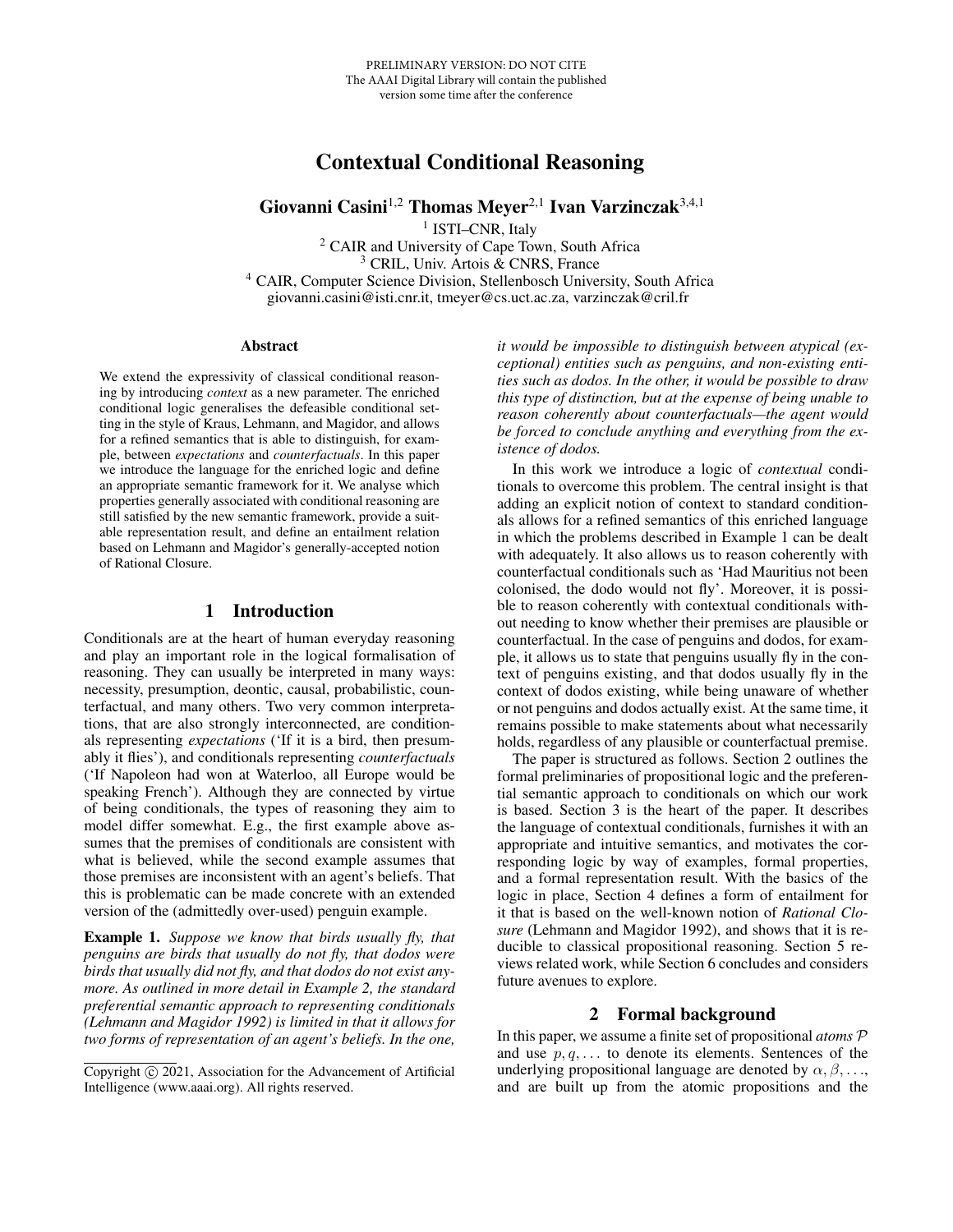Boolean connectives in the usual way. The set of all propositional sentences is denoted by  $\mathcal{L}$ .

A *valuation* (alias *world*) is a function from  $P$  into  $\{0, 1\}$ . The set of all valuations is denoted  $\mathcal{U}$ , and we use  $u, v, \dots$  to denote its elements. Whenever it eases presentation, we represent valuations as sequences of atoms (e.g., p) and barred atoms (e.g.,  $\bar{p}$ ), with the usual understanding. As an example, if  $P = \{b, f, p\}$ , with the atoms standing for, respectively, 'being a bird', 'being a flying creature', and 'being a penguin', the valuation  $\overline{bf}$  p conveys the idea that b is true, f is false, and p is true.

With  $v \Vdash \alpha$  we denote the fact that v *satisfies*  $\alpha$ . Given  $\alpha \in \mathcal{L}$ , with  $[\![\alpha]\!] \stackrel{\text{def}}{=} \{v \in \mathcal{U} \mid v \Vdash \alpha\}$  we denote its models For  $X \subset \mathcal{L} \parallel X \parallel \text{def}$   $\bigcap$   $[\![\alpha]\!]$  We say  $X \subset \mathcal{L}$  (clase  $\mathcal{M}$  models. For  $X \subseteq \mathcal{L}$ ,  $\llbracket X \rrbracket \stackrel{\text{def}}{=} \bigcap_{\alpha \in X} \llbracket \alpha \rrbracket$ . We say  $X \subseteq \mathcal{L}$  (classically) entails  $\alpha \in \mathcal{L}$  denoted  $X \models \alpha$  if  $\llbracket X \rrbracket \subset \llbracket \alpha \rrbracket$ . Given sically) *entails*  $\alpha \in \mathcal{L}$ , denoted  $X \models \alpha$ , if  $[[X]] \subseteq [[\alpha]]$ . Given<br>a set of valuations  $V$  fml(*V*) indicates a formula charactera set of valuations  $V$ , fml $(V)$  indicates a formula characterising the set V. That is,  $fml(V)$  is a propositional formula satisfied by all and only the valuations in  $V$ .

A *defeasible conditional* |∼ is a binary relation on L which is said to be *rational* [\(Kraus, Lehmann, and Magidor](#page-7-1) [1990\)](#page-7-1) if it satisfies the well-known KLM properties below:

(Ref)  $\alpha \hspace{0.2em}\sim\hspace{-0.9em}\mid\hspace{0.58em} \alpha$  $\models \alpha \leftrightarrow \beta, \ \alpha \models \gamma$  $\beta \hspace{0.2em}\sim\hspace{-0.9em}\mid\hspace{0.58em} \gamma$ 

$$
\text{(And)} \quad \frac{\alpha \hspace{0.2em}\sim\hspace{0.2em}\beta, \hspace{0.2em} \alpha \hspace{0.2em}\sim\hspace{0.2em}\gamma \hspace{0.2em}}{\alpha \hspace{0.2em}\sim\hspace{0.2em}\beta \hspace{0.2em}\wedge\hspace{0.2em}\gamma} \qquad \text{(Or)} \qquad \frac{\alpha \hspace{0.2em}\sim\hspace{0.2em}\gamma, \hspace{0.2em}\beta \hspace{0.2em}\sim\hspace{0.2em}\gamma \hspace{0.2em}}{\alpha \hspace{0.2em}\vee\hspace{0.2em}\beta \hspace{0.2em}\sim\hspace{0.2em}\gamma}
$$

$$
\text{(RW)} \quad \frac{\alpha \hspace{0.2em}\sim\hspace{0.2em} \beta, \hspace{0.2em} \models \beta \rightarrow \gamma}_{\alpha \hspace{0.2em}\sim\hspace{0.2em} \gamma} \quad \text{(RM)} \quad \frac{\alpha \hspace{0.2em}\sim\hspace{0.2em} \beta, \hspace{0.2em} \alpha \hspace{0.2em}\not\sim\hspace{0.2em} \gamma}{\alpha \wedge \gamma \hspace{0.2em}\sim\hspace{0.2em} \beta}
$$

The merits of these properties have extensively been addressed in the literature [\(Gabbay 1984;](#page-7-2) [Kraus, Lehmann,](#page-7-1) [and Magidor 1990\)](#page-7-1) and we shall not repeat them here.

A suitable semantics for rational conditionals is provided by ordered structures called *ranked interpretations*.

<span id="page-1-1"></span>**Definition 1.** A ranked interpretation  $\mathcal{R}$  is a function *from* U to  $\mathbb{N} \cup \{\infty\}$ , satisfying the following **convexity prop***erty:* for every  $i \in \mathbb{N}$ , if  $\mathcal{R}(u) = i$ , then, for every j  $0 \leq j < i$ , there is a  $u' \in U$  for which  $\mathscr{R}(u') = j$ .

For a given ranked interpretation  $\mathcal R$  and valuation  $v$ , we denote with  $\mathcal{R}(v)$  the *rank of* v. The number  $\mathcal{R}(v)$  indicates the degree of *atypicality* of v. So the valuations judged most typical are those with rank 0, while those with an infinite rank are judged so atypical as to be implausible. We can therefore partition the set  $U$  w.r.t.  $\mathcal{R}$  into the set of *plausible* valuations  $\mathcal{U}_{\mathcal{A}}^f$  $\mathscr{R} \stackrel{\text{def}}{=} \{u \in \mathcal{U} \mid \mathscr{R}(u) \in \mathbb{N}\},\$  and *implausible* valuations  $\mathcal{U}_{\mathcal{R}}^{\infty} \stackrel{\text{def}}{=} \mathcal{U} \setminus \mathcal{U}_{\mathcal{R}}^{f}$ . With  $\llbracket i \rrbracket_{\mathcal{R}}$ , for  $i \in \mathbb{N} \cup \{\infty\}$ , we indicate all the valuations with rank i in  $\mathcal{R}$  (we shall omit the subscript whenever it is clear from the context).

Assuming  $\mathcal{P} = \{b, f, p\}$ , with the intuitions as above, Figure [1](#page-1-0) below shows an example of a ranked interpretation.

Let  $\mathscr R$  be a ranked interpretation and let  $\alpha \in \mathcal L$ . Then  $\llbracket \alpha \rrbracket_{\mathscr{G}}^f$  $\mathcal{L}_{\mathcal{R}}^f \stackrel{\text{def}}{=} \mathcal{U}_{\mathcal{R}}^f \cap [\![\alpha]\!],$  and  $\min[\![\alpha]\!]_{\mathcal{B}}^f$  $\mathcal{L}_{\mathscr{R}}^f \stackrel{\text{def}}{=} \{u \in \llbracket \alpha \rrbracket_{\mathscr{R}}^f \mid \mathscr{R}(u) \leq \mathcal{L}_{\mathscr{R}}^f \mid \mathscr{R}(u) \leq \mathcal{L}_{\mathscr{R}}^f \}$  $\mathscr{R}(v)$  for all  $v \in [\![\alpha]\!]_2^f$ . A defeasible conditional  $\alpha \mid \sim \beta$ <br>can be given an intuitive semantics in terms of ranked incan be given an intuitive semantics in terms of ranked interpretations as follows:  $\alpha \sim \beta$  is *satisfied in*  $\mathcal R$  (denoted  $\mathscr{R} \Vdash \alpha \hspace{0.2em}\sim\hspace{-0.9em}\mid\hspace{0.58em} \beta$ ) if min[[α]] $^f_{\mathscr{R}} \subseteq [\![\beta]\!]$ , with  $\mathscr{R}$  referred to as

| $\infty$       |                             | bfp,                          | bfp |     |
|----------------|-----------------------------|-------------------------------|-----|-----|
| $\overline{2}$ | bfp                         |                               |     |     |
|                |                             | $b\overline{f}\overline{p}$ , | bfp |     |
| $\Omega$       | $\overline{\mathsf{bfp}}$ , | bfp,                          |     | bfp |

<span id="page-1-0"></span>Figure 1: A ranked interpretation for  $P = \{b, f, p\}.$ 

a *ranked model* of  $\alpha \sim \beta$ . In the example in Figure [1,](#page-1-0) we have  $\mathscr{R} \Vdash b \hspace{0.2em}\sim\hspace{-0.9em}\mid\hspace{0.58em} f, \mathscr{R} \Vdash \neg (p \rightarrow b) \hspace{0.2em}\sim\hspace{-0.9em}\mid\hspace{0.58em} \bot, \mathscr{R} \Vdash p \hspace{0.2em}\sim\hspace{-0.9em}\mid\hspace{0.58em} \neg f,$  $\mathcal{R}$   $\not\vdash$  f  $\sim$  b, and  $\mathcal{R} \Vdash p \wedge \neg b \sim b$ . It is easily verified that  $\mathscr{R} \Vdash \neg \alpha \succ \bot$  iff  $\mathcal{U}_{\mathscr{R}}^f \subseteq [\![\alpha]\!]$ . Hence we frequently abbreviate  $\neg \alpha \mid \sim \bot$  as  $\alpha$ .

The correspondence between rational conditionals and ranked interpretations is formalised by the following representation result.

Theorem 1 (Lehmann & Magidor, 1992; Gärdenfors & Makinson, 1994). *A defeasible conditional* |∼ *is rational iff there is an*  $\mathcal{R}$  *such that*  $\alpha \sim \beta$  *iff*  $\mathcal{R} \Vdash \alpha \sim \beta$ *.* 

With the semantics of the language of defeasible conditionals specified, the next important question is what entailment looks like for this logic. Consider a *conditional knowledge base* K as a finite set of statements  $\alpha \sim \beta$ , with  $\alpha, \beta \in \mathcal{L}$ . As an example, let  $\mathcal{K} = \{ \mathsf{b} \mid \neg \mathsf{f}, \mathsf{p} \rightarrow \mathsf{b}, \mathsf{p} \mid \neg \mathsf{f} \}.$ A *ranked model* of  $K$  is a ranked interpretation satisfying all statements in  $K$ . The ranked interpretation in Figure [1](#page-1-0) is a ranked model of the above  $K$ .

While several notions of entailment for conditional knowledge bases have been explored in the literature on nonmonotonic reasoning [\(Booth et al. 2019;](#page-7-3) [Casini et al. 2014;](#page-7-4) [Casini, Meyer, and Varzinczak 2019;](#page-7-5) [Giordano et al. 2012;](#page-7-6) [Lehmann 1995;](#page-7-7) [Weydert 2003\)](#page-7-8), *rational closure* [\(Lehmann](#page-7-0) [and Magidor 1992\)](#page-7-0) is commonly seen as the baseline for an appropriate form of entailment in this context. Basically, it formalises the principle of *presumption of typicality* [\(Lehmann 1995,](#page-7-7) p. 63), which informally specifies that a situation (valuation) should be assumed to be as typical as possible w.r.t. background information in a given  $K$ .

Several equivalent definitions of rational closure can be found in the literature. We give the following one, due to [Giordano et al.](#page-7-9) [\(2015\)](#page-7-9). Given a knowledge base  $K$ , we first define a weak ordering over the set of ranked models of K by setting  $\mathcal{R}_1 \preceq_K \mathcal{R}_2$ , if, for every  $v \in \mathcal{U}$ ,  $\mathscr{R}_1(v) \leq \mathscr{R}_2(v)$ . The intuition behind the ordering  $\preceq_{\mathcal{K}}$  is that  $\mathcal{R}_1$  is lower than  $\mathcal{R}_2$  if it is more typical against the background of  $K$ . The rational closure of  $K$  is then defined via the unique minimal ranked model of  $K$ .

Definition 2. *Let* K *be a conditional knowledge base, and let*  $\mathscr{R}_{RC}^{\mathcal{K}}$  *be the minimum element of*  $\preceq_{\mathcal{K}}$  *on ranked models of* K*. The rational closure (RC) of* K *is the defeasible consequence relation*  $\vert \sim_{RC}^{\mathcal{K}} \stackrel{\text{def}}{=} {\alpha \mid \sim \beta \mid \mathscr{R}_{RC}^{\mathcal{K}} \Vdash \alpha \mid \sim \beta}.$ 

Figure [1](#page-1-0) shows the minimum ranked model of  $K = \{b \mid \sim$  $f, p \rightarrow b, p \mid \sim \neg f$  w.r.t.  $\preceq_{\mathcal{K}}$ . Hence we have that  $\neg f \mid \sim \neg b$ is in the RC of  $K$ .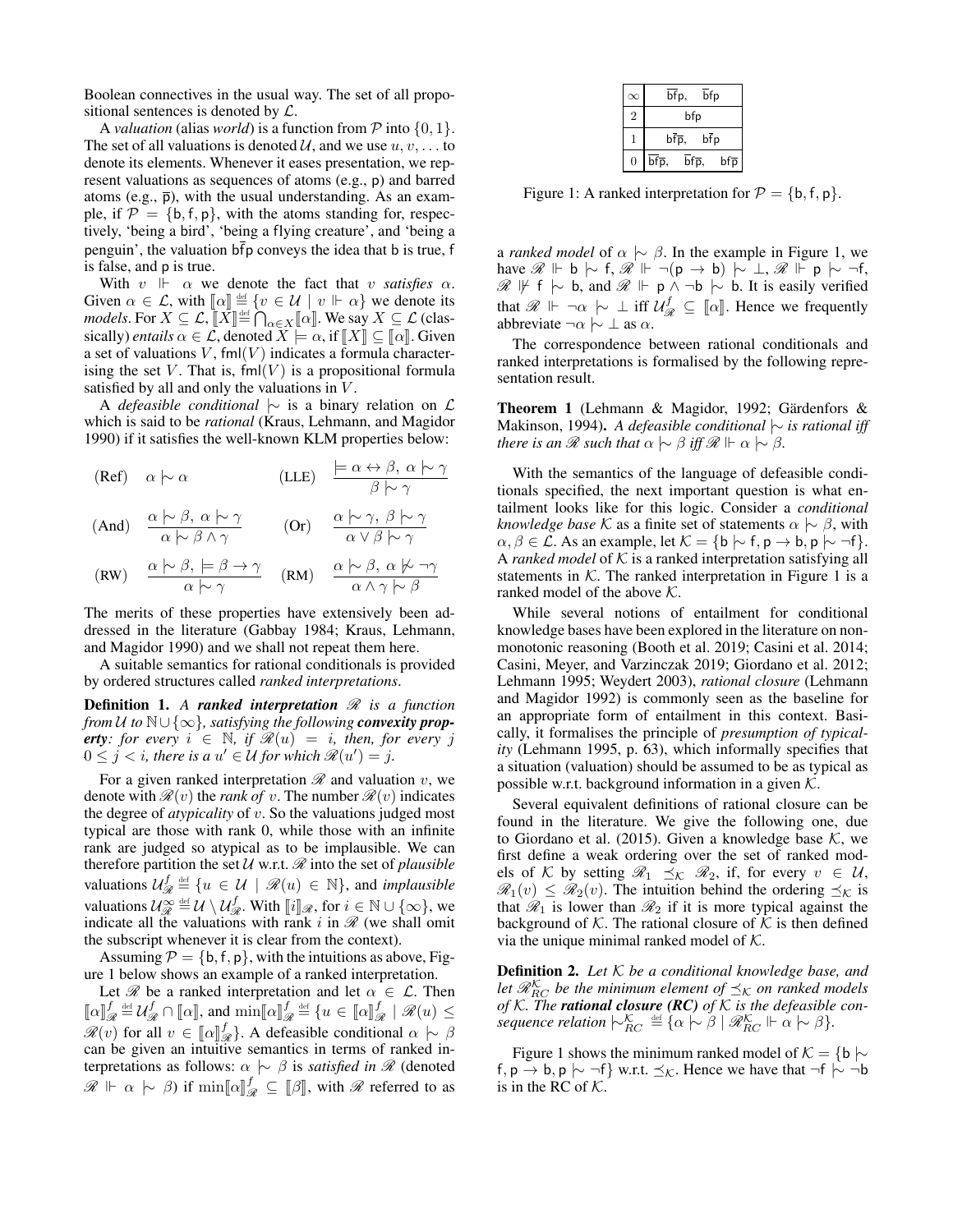#### 3 Contextual conditionals

<span id="page-2-1"></span>We now turn to the heart of the paper, the presentation of a logic for contextual conditionals. For a more detailed motivation, let us return to a more technical version of the penguin-dodo example in Section [1.](#page-0-2)

<span id="page-2-0"></span>**Example 2.** *We know that birds usually fly (b*  $\sim$  *f), that penguins are birds* ( $p \rightarrow b$ *) that usually do not fly* ( $p \rightarrow \neg f$ *). Also, we know that dodos were birds*  $(d \rightarrow b)$  *that usually did not fly (d*  $\sim \neg f$ *), and that dodos do not exist anymore. Using the standard ranked semantics (Definition [1\)](#page-1-1) we have two ways of modelling this information.*

*The first option is to formalise what an agent believes by referring to valuations with rank* 0 *in a ranked interpretation. That is, the agent believes*  $\alpha$  *is true iff*  $\top \sim \alpha$  *holds. In such a case,*  $\top \hspace{0.2cm} \sim \hspace{0.2cm} \neg d$  *means that the agent believes that dodos do not exist. The minimal model for this conditional knowledge base is shown in Figure [2](#page-2-2) (left). The main limitation of this representation is that all exceptional entities have the same status as dodos, since they cannot be satisfied at rank* 0*. Hence we have*  $\top \sim \neg p$ *, just as we have*  $\top \sim \neg d$ *, and we are not able to distinguish between the status of the dodos (they do not exist anymore) and the status of the penguins (they are simply exceptional birds).*

*The second option is to represent what an agent believes in terms of all valuations with finite ranks. That is, an agent believes*  $\alpha$  *to hold iff*  $\neg \alpha \sim \bot$  *holds. If dodos do not exist, we add the statement* **d**  $\sim \perp$ *. The minimal model for this case is depicted in Figure [2](#page-2-2) (right). Here we can distinguish between what is considered false (dodos exist) and what is exceptional (penguins), but we are unable to reason coherently about counterfactuals, since from* d |∼ ⊥ *we can conclude anything about dodos.*

<span id="page-2-2"></span>

| $\infty$       | $\mathcal{U} \setminus (\llbracket 0 \rrbracket \cup \llbracket 1 \rrbracket \cup \llbracket 2 \rrbracket)$                                                                                                                                                                                              |                | $\mathcal{U}\setminus (\llbracket 0\rrbracket \cup \llbracket 1\rrbracket \cup \llbracket 2\rrbracket)$ |
|----------------|----------------------------------------------------------------------------------------------------------------------------------------------------------------------------------------------------------------------------------------------------------------------------------------------------------|----------------|---------------------------------------------------------------------------------------------------------|
| $\overline{2}$ | pdbf, pdbf, pdbf                                                                                                                                                                                                                                                                                         | $\overline{2}$ | pdbf                                                                                                    |
|                | $1 \vert \overline{\mathsf{p}} \overline{\mathsf{d}} \mathsf{b} \overline{\mathsf{f}}$ , $\overline{\mathsf{p}} \overline{\mathsf{d}} \mathsf{b} \overline{\mathsf{f}}$ , $\overline{\mathsf{p}} \mathsf{d} \mathsf{b} \overline{\mathsf{f}}$ , $\mathsf{p} \mathsf{d} \mathsf{b} \overline{\mathsf{f}}$ |                | $\overline{p}\overline{d}b\overline{f}$ , $p\overline{d}b\overline{f}$ ,                                |
|                | pdbf, pdbf, pdbf                                                                                                                                                                                                                                                                                         |                | pdbf, pdbf, pdbf                                                                                        |

Figure 2: Left: minimal ranked interpretation of the KB in Example [2](#page-2-0) satisfying  $\top \vdash \neg d$ . Right: minimal ranked interpretation of the KB expanded with d  $\sim \perp$ .

A *contextual conditional* (CC for short) is a statement of the form  $\alpha \nightharpoonup_{\gamma} \beta$ , with  $\alpha, \beta, \gamma \in \mathcal{L}$ , which is read as 'in the context of  $\gamma$ ,  $\beta$  holds on condition that  $\alpha$  holds'. Formally, a contextual conditional  $\sim$  is a ternary relation on  $\mathcal{L}$ . We shall write  $\alpha \nightharpoonup_{\gamma} \beta$  as an abbreviation for  $\langle \alpha, \beta, \gamma \rangle \in \nightharpoonup$ .

To provide a suitable semantics for CCs we define a refined version of the ranked interpretations of Section [2](#page-0-1) that we refer to as *epistemic interpretations*. A ranked interpretation can differentiate between plausible valuations (those in  $\mathcal{U}_{\mathcal{R}}^{f}$ ) but not between implausible ones (those in  $\mathcal{U}_{\mathcal{R}}^{\infty}$ ). In contrast, an epistemic interpretation can also differentiate between implausible valuations. We thus distinguish between two classes of valuations: plausible valuations with a *finite rank*, and implausible valuations with an *infinite rank*. Within implausible valuations we further distinguish between those that would be considered as *possible*, and those

that would be *impossible*. This is formalised by assigning to each valuation u a tuple of the form  $\langle f, i \rangle$  where  $i \in \mathbb{N}$ , or  $\langle \infty, i \rangle$  where  $i \in \mathbb{N} \cup \{\infty\}$ . The f in  $\langle f, i \rangle$  is intended to indicate that u has a *finite rank*, while the  $\infty$  in  $\langle \infty, i \rangle$  is intended to indicated that u has an *infinite rank*, where finite ranks are viewed as more typical than infinite ranks. Implausible valuations that are considered possible have an infinite rank  $\langle \infty, i \rangle$  where  $i \in \mathbb{N}$ , while those considered impossible have the infinite rank  $\langle \infty, \infty \rangle$ , where  $\langle \infty, \infty \rangle$  is taken to be less typical than any of the other infinite ranks.

To capture this formally, let  $R \stackrel{\text{def}}{=} \{ \langle f, i \rangle \mid i \in \mathbb{N} \} \cup \{ \langle \infty, i \rangle \mid$  $i \in \mathbb{N} \cup \{\infty\}\}\.$  We define the total ordering  $\preceq$  over *R* as follows:  $\langle x_1, y_1 \rangle \preceq \langle x_2, y_2 \rangle$  if and only if  $x_1 = x_2$  and  $y_1 \le y_2$ , or  $x_1 = f$  and  $x_2 = \infty$ , where  $i < \infty$  for all  $i \in \mathbb{N}$ . Before we can define epistemic interpretations, we need to extend the notion of convexity of ranked interpretations (Definition [1\)](#page-1-1) to epistemic interpretations. Let *e* be a function from  $U$  to  $R$ .  $e$  is said to be *convex* (w.r.t. $\preceq$ ) if and only the following holds: i) If  $e(u) = \langle f, i \rangle$ , then, for all j s.t.  $0 \le j \le i$ , there is a  $u_j \in \mathcal{U}$  s.t.  $e(u_j) = \langle f, j \rangle$ ; and ii) if  $e(u) = \langle \infty, i \rangle$  for  $i \in \mathbb{N}$ , then, for all j s.t.  $0 \le j < i$ , there is a  $u_j \in \mathcal{U}$  s.t.  $e(u_j) = \langle \infty, j \rangle$ .

#### Definition 3. *An epistemic interpretation E is a total function from* U *to R that is convex.*

Casini et al. [\(2020\)](#page-7-10) have a similar definition of epistemic interpretations, but they do not allow for the rank  $\langle \infty, \infty \rangle$ .

We let  $\mathcal{U}_E^f \stackrel{\text{def}}{=} \{u \in \mathcal{U} \mid E(u) = \langle f, i \rangle \text{ for some } i \in \mathbb{N}\}\$ and  $\mathcal{U}_E^{\infty} \stackrel{\text{def}}{=} \{u \in \mathcal{U} \mid E(u) = \langle \infty, i \rangle \text{ for some } i \in \mathbb{N}\}\.$  Note that  $\mathcal{U}_E^{\infty}$  does *not* contain valuations with a rank of  $\langle \infty, \infty \rangle$ . We  $\text{let } \min[\![\alpha]\!]_E \stackrel{\text{def}}{=} \{u \in [\![\alpha]\!] \mid E(u) \preceq E(v) \text{ for all } v \in [\![\alpha]\!] \},$  $\min[\![\alpha]\!]_E^f \stackrel{\text{def}}{=} \{u \in [\![\alpha]\!] \cap \mathcal{U}_E^f \mid E(u) \preceq E(v) \text{ for all } v \in \mathbb{R} \}$  $\llbracket \alpha \rrbracket \cap \mathcal{U}_E^f \},\$  and  $\min\llbracket \alpha \rrbracket_{E}^{\infty} \stackrel{\text{def}}{=} \{u \in \llbracket \alpha \rrbracket \cap \mathcal{U}_E^{\infty} \mid E(u) \preceq E(v)$ <br>for all  $v \in \llbracket \alpha \rrbracket \cap \mathcal{U}_E^{\infty}$ for all  $v \in [\![\alpha]\!] \cap \mathcal{U}_E^{\infty}$ .<br>Observe that enistem

Observe that epistemic interpretations are allowed to have no plausible valuations ( $\mathcal{U}_E^f = \emptyset$ ), as well as no implausible valuations that are possible  $(U_E^{\infty} = \emptyset)$ . This means it is possible that  $E(u) = \langle \infty, \infty \rangle$  for all  $u \in \mathcal{U}$ , in which case  $E \Vdash \alpha \hspace{0.2em}\sim_{\gamma} \hspace{0.2em}\beta$  for all  $\alpha, \beta, \gamma$ .

This allows us to provide a semantic definition of contextual conditionals in terms of epistemic interpretations.

**Definition 4.**  $E \Vdash \alpha \hspace{0.2em}\sim_{\gamma} \beta$  (abbreviated as  $\alpha \hspace{0.2em}\sim_{\gamma}^{E} \beta$ ) if

$$
\left\{\begin{array}{ll}\n\min[\![\alpha \wedge \gamma]\!]_E^f \subseteq [\![\beta]\!] & \text{if } [\![\gamma]\!] \cap \mathcal{U}_E^f \neq \emptyset; \\
\min[\![\alpha \wedge \gamma]\!]_E^{\infty} \subseteq [\![\beta]\!] & \text{otherwise.}\n\end{array}\right.
$$

Intuitively, this definition evaluates  $\alpha \hspace{0.2em}\sim\hspace{-0.9em}\mid\hspace{0.58em} \gamma \hspace{0.2em}\beta$  as follows. If the context  $\gamma$  is compatible with the plausible part of *E* (the valuations in  $\mathcal{U}_{E}^{f}$ ) then  $\alpha \hspace{0.2em}\sim\hspace{-0.9em}\mid\hspace{0.58em} \gamma \hspace{0.2em}\beta$  holds if the most typical plausible models of  $\alpha \wedge \gamma$  are also models of  $\beta$ . On the other hand if the context  $\gamma$  is not compatible with the plausible part of *E* (that is, all models of  $\gamma$  have an infinite rank) then  $\alpha \sim \beta$  holds if the most typical implausible (but possible) models of  $\alpha \wedge \gamma$  are also models of  $\beta$ .

An immediate corollary of this is that the rational conditionals defined in terms of ranked interpretations can be simulated with CCs by setting the context to  $\top$ .

<span id="page-2-3"></span>Definition 5. *For an epistemic interpretation E we define* the ranked interpretation  $\mathscr{R}^E$  extracted from E as follows: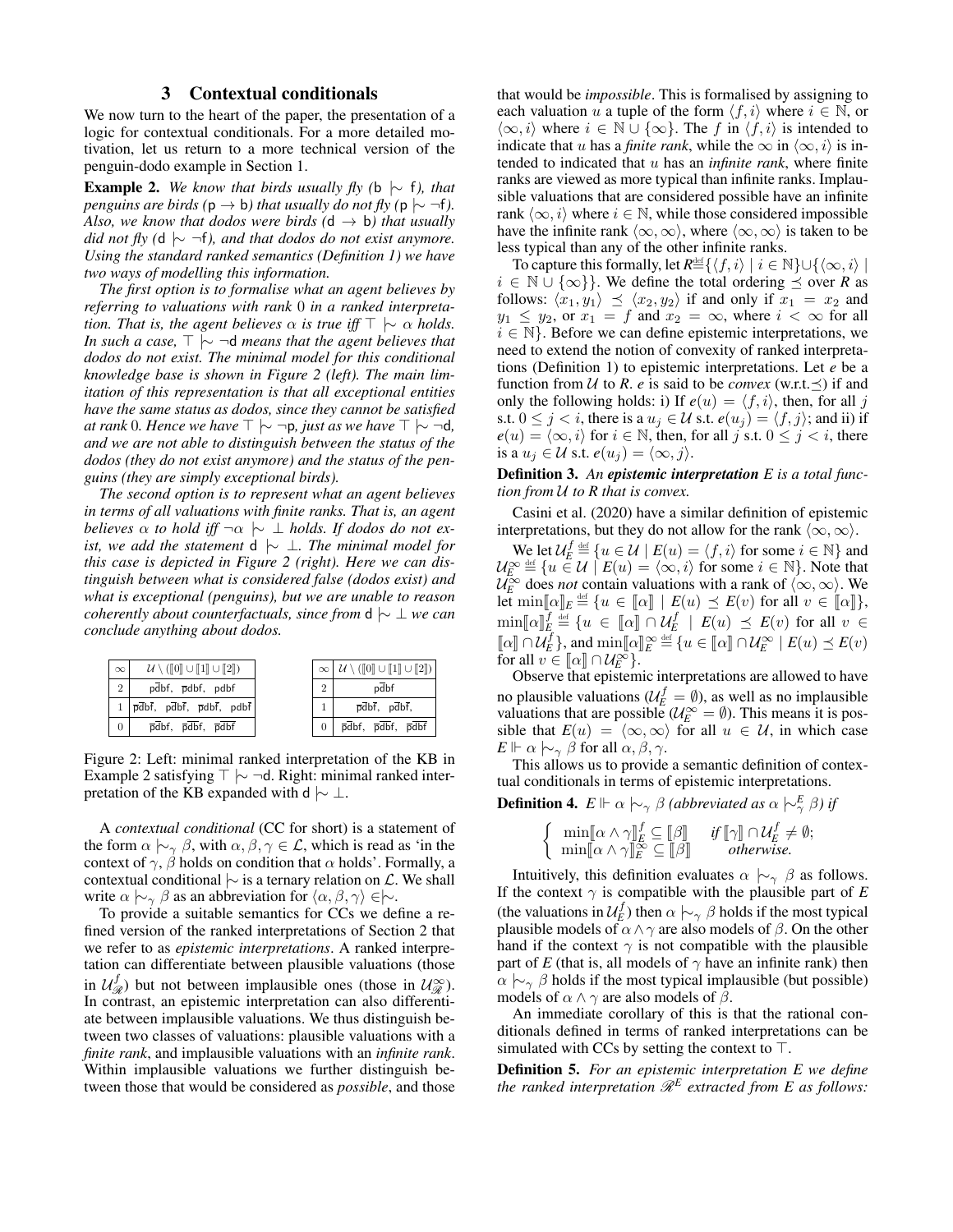*for*  $u \in \mathcal{U}_{E}^{f}$ ,  $\mathscr{R}(u) = i$  *where*  $E(u) = \langle f, i \rangle$  *and*  $\mathscr{R}(u) = \infty$ *for*  $u \in \mathcal{U} \setminus \mathcal{U}_{E}^{f}$ .

<span id="page-3-3"></span>Corollary 1. *Let E be an epistemic interpretation. Then*  $\mathscr{R}^E \Vdash \alpha \hspace{0.2em}\sim\hspace{-0.9em}\mid\hspace{0.58em} \beta \text{ iff } E \Vdash \alpha \hspace{0.2em}\sim\hspace{-0.9em}\mid\hspace{0.58em} \gamma \beta.$ 

The principal advantage of contextual conditionals and their associated enriched semantics in terms of epistemic interpretations is that it allows us to represent different degrees of epistemic involvement, with the finite ranks (the plausible valuations) representing the expectations of an agent. So  $\top \vdash_{\top} \alpha$  being true in *E* indicates that  $\alpha$  is expected. What an agent believes to be true is what is true in all the valuations with finite ranks. That is, the agent believes  $\alpha$  to be true iff  $E \Vdash \neg \alpha \vdash_{\top} \bot$ . It is also possible to reason counterfactually. We can express that dodos would not fly, if they existed, in a coherent way. We can talk about dodos in a counterfactual context, for example assuming that Mauritius had never been colonised (mc): the conditional d  $\vdash_{\neg mc} \neg f$  is read as 'In the context of Mauritius not having been colonised, the dodo would not fly'. Moreover, we can reason coherently with a contextual conditional, not even knowing whether its premises are plausible or counterfactual. To do so, it is sufficient to introduce statements of the form  $\alpha \sim_{\alpha} \beta$ . If  $\alpha$ is plausible, this conditional is evaluated in the context of the finite ranks, exactly as if  $\alpha \sim \neg \beta$  were being evaluated. On the other hand, if  $\alpha \sim \top \bot$  holds,  $\alpha \sim \beta$  will be evaluated referring to the infinite ranks. So, in the case of penguins and dodos, p  $\mid\sim_p \mid \neg f$  and d  $\mid\sim_d \neg f$ , express the information that penguins usually fly in the context of penguins existing, and that dodos usually fly in the context of dodos existing, regardless of whether the agent is aware of penguins or dodos existing or not. In contrast, a statement such as d  $\sim$   $\uparrow$  ¬f cannot be used to reason counterfactually about dodos. Note that it is still possible to impose that something necessarily holds. The conditional  $\alpha \n\sim_{\alpha} \bot$ holds only in epistemic interpretations in which all models of  $\alpha$  have  $\langle \infty, \infty \rangle$  as their rank. The following example demomonstrates this more concretely.

<span id="page-3-1"></span>Example 3. *Consider the following rephrasing of the statements in Example* [2.](#page-2-0) *'Birds usually fly' becomes* b  $\sim$   $\sim$  f. *Defeasible information about penguins and dodos are modelled using*  $p \nvert_{\sim_p}$  ¬f *and* d  $\mid_{\sim_d}$  ¬f. *Given that dodos don't exist anymore, the statement* **d**  $\sim$ <sup> $\sim$ </sup>  $\perp$  *leaves open the existence of dodos in the infinite rank, which allows for coherent reasoning under the assumption that dodos exist (the context* d*). Moreover, information such as dodos and penguins necessarily being birds can be modelled by the conditionals* p ∧ ¬b |∼p∧¬<sup>b</sup> ⊥ *and* d ∧ ¬b |∼d∧¬<sup>b</sup> ⊥*, relegating the valuations in*  $[\![\mathbf{p} \wedge \neg \mathbf{b}]\!] \cup [\![\mathbf{d} \wedge \neg \mathbf{b}]\!]$  *to the rank*  $\langle \infty, \infty \rangle$ *. Figure* [3](#page-3-0) *shows a model of these statements.*

Next we consider the class of contextual conditionals from the perspective of a list of *contextual* rationality properties in the KLM style. We start with the following ones:

<span id="page-3-0"></span>

| $\langle \infty, \infty \rangle$ | $[\![p \wedge \neg b]\!] \cup [\![d \wedge \neg b]\!]$                 |
|----------------------------------|------------------------------------------------------------------------|
| $\langle \infty, 1 \rangle$      | pdbf, pdbf                                                             |
| $\langle \infty, 0 \rangle$      | pdbf, pdbf                                                             |
| $\langle f, 2 \rangle$           | pdbf                                                                   |
| $\langle f, 1 \rangle$           | $\overline{p}\overline{d}b\overline{f}$ , $p\overline{d}b\overline{f}$ |
| $\langle f, 0 \rangle$           | pdbf, pdbf, pdbf                                                       |

Figure 3: Model of the statements in Example [3.](#page-3-1)

|       | $(\text{Ref}) \quad \alpha \sim_{\gamma} \alpha$                                                                                                                                                                                               | (LLE) | $\models \alpha \leftrightarrow \beta, \ \alpha \mid \sim_{\gamma} \delta$<br>$\beta \hspace{0.2em}\sim\hspace{-0.9em}\mid\hspace{0.58em} \gamma \delta$                                                                                                 |
|-------|------------------------------------------------------------------------------------------------------------------------------------------------------------------------------------------------------------------------------------------------|-------|----------------------------------------------------------------------------------------------------------------------------------------------------------------------------------------------------------------------------------------------------------|
| (And) | $\alpha \hspace{0.2em}\sim\hspace{-0.9em}\mid\hspace{0.58em} \gamma \hspace{0.2em}\beta, \hspace{0.2em} \alpha \hspace{0.2em}\sim\hspace{-0.9em}\mid\hspace{0.58em} \gamma \hspace{0.2em}\delta$<br>$\alpha \sim_{\gamma} \beta \wedge \delta$ | (Or)  | $\alpha \sim_{\gamma} \delta$ , $\beta \sim_{\gamma} \delta$<br>$\alpha \vee \beta \hspace{0.2em}\sim\hspace{-0.9em}\mid\hspace{0.58em} \gamma \delta$                                                                                                   |
| (RW)  | $\alpha \mapsto_{\gamma} \beta$ , $\models \beta \rightarrow \delta$<br>$\alpha \hspace{0.2em}\sim\hspace{-0.9em}\mid\hspace{0.58em} \gamma \hspace{0.2em} \delta$                                                                             | (RM)  | $\alpha \hspace{0.2em}\sim\hspace{-0.9em}\mid\hspace{0.58em} \gamma \hspace{0.2em}\beta, \hspace{0.2em} \alpha \hspace{0.2em}\not\sim\hspace{-0.9em}\mid\hspace{0.58em} \gamma \hspace{0.2em}\neg\delta$<br>$\alpha \wedge \delta \n\sim_{\gamma} \beta$ |

Observe that they correspond exactly to the original KLM properties, except that context has been added.

**Definition 6.** *A CC*  $\sim$  *is* basic *(a BCC) if it satisfies the contextual KLM properties.*

An immediate corollary of this definition is that for a BCC with the context  $\gamma$  fixed,  $\sim_{\gamma}$  is a rational conditional. We then get the following result.

<span id="page-3-2"></span>Theorem 2. *Every epistemic interpretation generates a BCC, but the converse does not hold.*

The reason why the converse of Theorem [2](#page-3-2) does not hold is that the structure of a BCC is completely independent of the context  $\gamma$  referred to in the contextual KLM properties. As a very simple instance of this problem, observe that BCCs are not even syntax-dependent w.r.t. the context. That is, we may have  $\alpha \sim_{\gamma} \beta$  but  $\alpha \not\triangleright_{\delta} \beta$  where  $\gamma \equiv \delta$ . To remedy this, we require BCCs to satisfy the following additional properties:

(Inc)  
\n
$$
\frac{\alpha \nvdash_{\gamma} \beta}{\alpha \wedge \gamma \nvdash_{\tau} \beta}
$$
\n(Vac)  
\n
$$
\frac{\top \nvdash_{\tau} \neg \gamma, \alpha \wedge \gamma \nvdash_{\tau} \beta}{\alpha \nvdash_{\gamma} \beta}
$$
\n(Exc)  
\n
$$
\frac{\gamma \equiv \delta}{\alpha \nvdash_{\gamma} \beta \text{ iff } \alpha \nvdash_{\delta} \beta}
$$
\n(SupExp)  
\n
$$
\frac{\alpha \nvdash_{\gamma} \wedge \delta}{\alpha \wedge \gamma \nvdash_{\delta} \beta}
$$
\n(SubExp)  
\n
$$
\frac{\delta \nvdash_{\tau} \perp, \alpha \wedge \gamma \nvdash_{\delta} \beta}{\alpha \nvdash_{\gamma} \wedge \delta \beta}
$$

We refer to these as the *contextual AGM properties* for reasons to be outlined below.

Definition 7. *A BCC is a full CC (FCC) if it satisfies the contextual AGM properties.*

One way in which to interpret the addition of a context to conditionals from a technical perspective, is to think of it as similar to *belief revision*. That is,  $\alpha \sim_{\gamma} \beta$  can be thought of stating that if a revision with  $\gamma$  has taken place, then  $\beta$  will hold on condition that  $\alpha$  holds. With this view of contextual conditionals, the contextual AGM properties above are seen as versions of the AGM properties for belief revision [\(Al](#page-7-11)[chourrón, Gärdenfors, and Makinson 1985\)](#page-7-11). The names of these properties were chosen with the names of their AGM analogues in mind. The contextual AGM properties can be motivated intuitively as follows.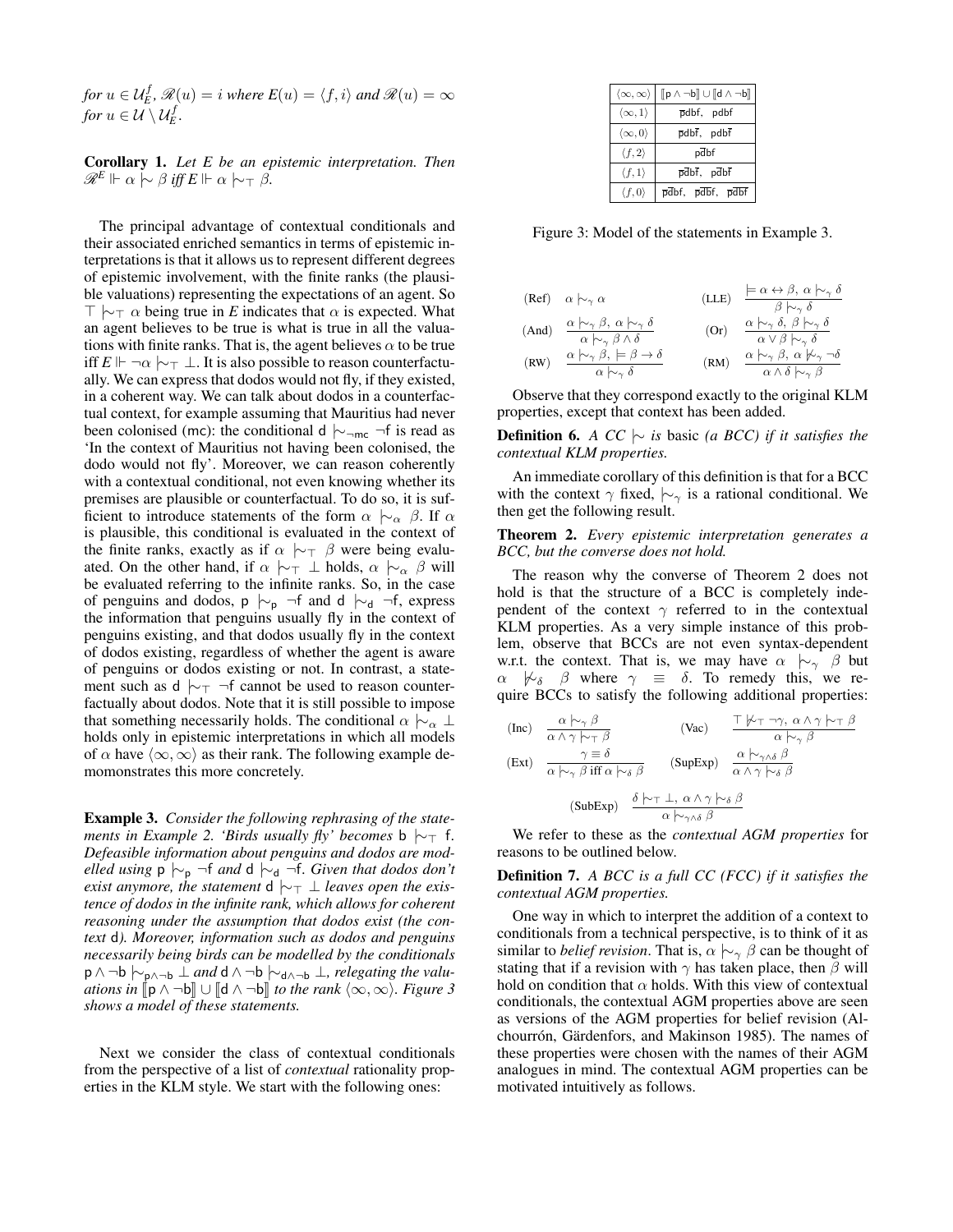Together, Inc and Vac require that when the context (or revision with)  $\gamma$  is compatible with what is currently plausible, then a conditional w.r.t. the context  $\gamma$  (a 'revison by'  $\gamma$ ) is the same as a conditional where the context is  $\top$  (where there isn't a 'revision' at all), but with  $\gamma$  added to the premise of the conditional. Ext ensures that context is syntax-independent. Finally, (SupExp) and (SubExp) together require that if the context  $\delta$  is implausible (that is, the 'revision' with  $\delta$  is incompatible with what is plausible) then a conditional w.r.t. the context  $\gamma \wedge \delta$  (a 'revision by'  $\gamma \wedge \delta$ ) is the same as a conditional where the context (or 'revision') is  $\delta$ , but with  $\gamma$  added to the premise of the conditional.

It turns out that FCCs are characterised by epistemic interpretations, resulting in the following representation result.

Theorem 3. *Every epistemic interpretation generates an FCC. Every FCC can be generated by an epistemic interpretation.*

The AGM-savvy reader may have noticed that the following two obvious analogues of the suite of contextual AGM properties are missing from our list above.

(Succ)  $\alpha \sim_{\gamma} \gamma$ 

(Cons)  $\top \vdash_{\gamma} \bot$  iff  $\gamma \equiv \bot$ 

Succ requires context to matter: a 'revision' by  $\gamma$  will always be successful. Cons states that we will obtain an inconsistency only when the context is inconsistent.

It turns out that Succ holds for epistemic interpretations, but follows from the combination of the contextual KLM and AGM properties, while Cons does not.

Corollary 2. *Every FCC satisfies Succ, but there are FCCs for which Cons does not hold.*

The fact that Cons does not hold can be explained by considering the epistemic interpretation where all valuations are taken to be impossible (that is, to have the rank  $\langle \infty, \infty \rangle$ ) in which case all statements of the form  $\alpha \n\sim_{\gamma} \beta$  are true.

We conclude this section by considering the following two properties.

(Incons)  $\alpha \sim \beta$ 

(Cond) If  $\gamma \not\vdash_{\top} \bot$  then  $\alpha \wedge \gamma \vdash_{\top} \beta$  iff  $\alpha \vdash_{\gamma} \beta$ 

Incons requires that all conditionals hold when the context is inconsistent, while Cond requires that conditionals w.r.t. the context  $\gamma$  be equivalent to the same conditional with  $\gamma$ added to the premise whenever there is no context (when the context is  $\top$ ).

<span id="page-4-1"></span>Proposition 1. *Every FCC satisfies Incons and Cond.*

#### 4 Entailment

<span id="page-4-0"></span>Up to this point we have investigated the properties characterising the class of epistemic interpretations. Here we move to investigating how we can reason in this framework. That is, given a knowledge base (a finite set) of contextual conditionals (CCKB), what new contextual conditionals are we justified in inferring? As widely discussed in the KLM and other analogous conditional approaches, in the non-monotonic framework it is generally not useful to define an entailment relation with a Tarskian approach, that is, taking under consideration what holds in *all* the models of a KB, since the resulting entailment relation is too weak inferentially [\(Lehmann and Magidor 1992\)](#page-7-0). More interesting entailment relations can be defined by picking a single model of the KB. It is generally accepted that there are many appropriate entailment relations that can be defined for defeasible reasoning, depending on the kind of reasoning we want to model [\(Lehmann 1995;](#page-7-7) [Casini, Meyer, and Varz](#page-7-5)[inczak 2019\)](#page-7-5), but in the framework of preferential semantics the RC, recalled in Section [2,](#page-0-1) is generally recognised as a basic construction, from the refinement of which we can obtain other interesting entailment relation.

We now present a reformulation of the same kind of construction in our framework, that we call *Minimal Closure* (MC). We adapt to our framework the notion of a minimal model [\(Giordano et al. 2015\)](#page-7-9), recalled in Section [2,](#page-0-1) and we show that for any CCKB the minimal model is unique.

The construction of the minimal model will be obtained creating a bridge between contextual conditionals and epistemic interpretations on one hand and defeasible conditionals and ranked interpretations on the other. Some notions can be naturally extended from the latter framework to the former one. First of all, we can extend the notion of consistency. A set C of defeasible conditionals is *consistent* iff it has a ranked model  $\mathcal{R}$  s.t.  $[0]_{\mathcal{R}} \neq \emptyset$ . This is the case since such a model does not satisfy the conditional  $\top \vdash \bot$ , that represents absurdity in the conditional framework. This condition can be easily translated into our framework.

Definition 8. *A CCKB* K *is consistent iff it has an epistemic model E s.t.*  $\langle f, 0 \rangle \rVert_E \neq \emptyset$ *.* 

That is, A CCKB  $K$  is consistent iff it has an epistemic model *E* that does not satisfy  $\top \vdash_{\top} \bot$ .  $\llbracket \langle f, 0 \rangle \rrbracket_E$  is a notation for epistemic interpretations that mirrors the notation  $[0]_R$  for ranked interpretations, that is,  $[\langle x, y \rangle]_E$  represents the set of worlds that have rank  $\langle x, y \rangle$  in *E*.

Given Corollary [1,](#page-3-3) we can define the satisfaction of defeasible conditionals also for epistemic interpretations:

$$
E \Vdash \alpha \hspace{0.2em}\sim\hspace{-0.9em}\mid\hspace{0.58em} \beta \text{ iff } E \Vdash \alpha \hspace{0.2em}\sim\hspace{-0.9em}\mid\hspace{0.58em} \gamma \hspace{0.2em}\beta
$$

Note that an epistemic interpretation *E* satisfies exactly the same defeasible conditionals of its extracted ranked interpretation  $\mathcal{R}^E$  (see Definition [5\)](#page-2-3). That is, the ranks specified inside  $U_E^{\infty} \cup [\alpha, \infty)]$  are totally irrelevant w.r.t. the satisfaction of the defeasible conditionals  $\alpha \sim \beta$ . We can satisfaction of the defeasible conditionals  $\alpha \sim \beta$ . We can also intuitively define the converse operation of the extraction of a ranked interpretation from an epistemic interpretation: we can *generate* an epistemic interpretation from a ranked interpretation.

Definition 9. *For a ranked interpretation* R *we define the epistemic interpretation E*<sup>R</sup> *extracted from E as follows: for*  $u \in \mathcal{U}_{\mathcal{R}}^{f}$ ,  $E^{\mathcal{R}}(u) = \langle f, i \rangle$  where  $\mathcal{R}(u) = i$  and  $E^{\mathcal{R}}(u) = i$  $\langle \infty, \infty \rangle$  for  $u \in \mathcal{U} \setminus \mathcal{U}_{\mathcal{R}}^f$ .

It is easy to see that  $\mathscr R$  and  $E^{\mathscr R}$  are equivalent w.r.t. the satisfaction of defeasible conditionals.

The following corollary of Proposition [1,](#page-4-1)that is simply a semantic reformulation of the property (Cond), will be central in connecting the satisfaction of contextual conditionals to the satisfaction of the defeasible ones.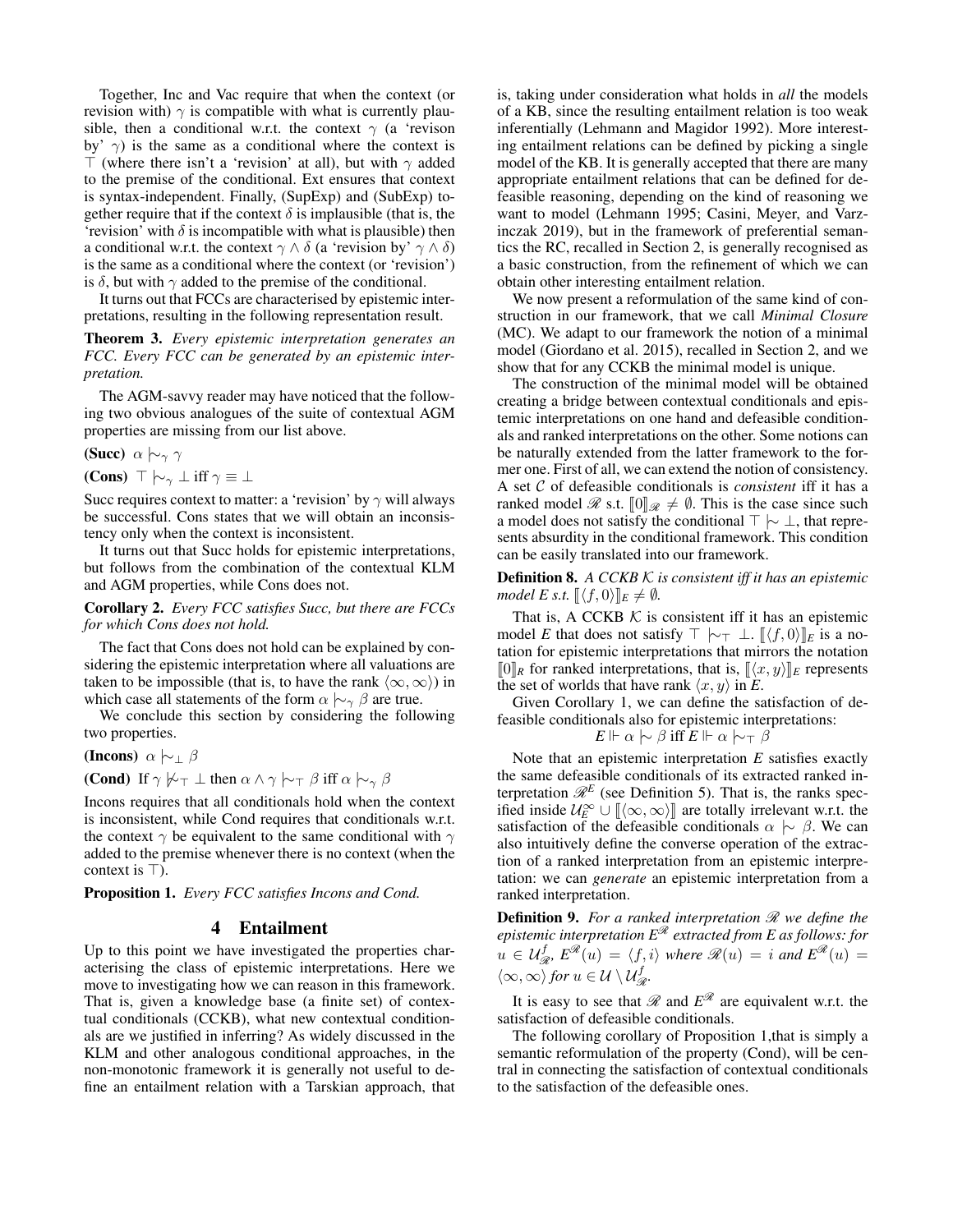<span id="page-5-0"></span>**Corollary 3.** For any epistemic interpretation E, if  $\mathcal{U}_E^f \cap$  $\llbracket \gamma \rrbracket \neq \emptyset$  then  $E \Vdash \alpha \sim_{\gamma} \beta$  iff  $E \Vdash \alpha \wedge \gamma \sim \beta$ .

Given Corollary [3,](#page-5-0) we define a simple transformation: given a CCKB K, let K<sup>∧</sup> be its *conjunctive classical form*:

$$
\mathcal{K}^{\wedge} = \{ \alpha \wedge \gamma \hspace{0.2em}\sim\hspace{-0.9em}\mid\hspace{0.58em} \beta \mid \alpha \hspace{0.2em}\sim\hspace{-0.9em}\mid\hspace{0.58em} \gamma \hspace{0.2em}\beta \in \mathcal{K} \}.
$$

We can use the conjunctive classical form to define two relevant models for a CCKB K: the *classical epistemic model* and the *minimal epistemic model*. The former is the epistemic interpretation generated by the minimal ranked model of  $K^{\wedge}$ .

<span id="page-5-1"></span>Definition 10 (classical epistemic model). *Let* K *be a CCKB,*  $K^{\wedge}$  *its conjunctive classical form, and*  $\mathcal{R}$  *the minimal ranked model of* K<sup>∧</sup>*. The classical epistemic model of* K is the epistemic interpretation  $E^{\mathcal{R}}$  generated from  $\mathcal{R}$ .

Since  $\mathscr R$  is a ranked model of  $\mathcal K^\wedge$ , also  $E^{\mathscr R}$  is. We need to check that it is also a ranked model of  $K$ .

<span id="page-5-2"></span>**Proposition 2.** Let  $K$  be a conditional base, and let  $E^{\mathcal{R}}$  be *defined as in Definition [10.](#page-5-1)*  $E^{\mathcal{R}}$  *is a model of*  $K$ *.* 

The proof is immediate, given Corollary [3.](#page-5-0) From Proposition [2](#page-5-2) and Corollary [3](#page-5-0) we can also easily prove the following.

<span id="page-5-3"></span>Proposition 3. *Let* K *be a conditional base.* K *has an epistemic model iff* K<sup>∧</sup> *has a ranked model.*

By linking the satisfaction of a CCKB  $K$  to the satisfaction of its conjunctive form  $K^{\wedge}$  we are able to define a simple method to check the consistency of a CCKB, based on the *materialisation*  $K^{\wedge}$  of  $K^{\wedge}$ . The materialisation C of a set of defeasible conditionals  $C$  is the set of material implications corresponding to the conditionals in  $\mathcal{C}$ :  $\overline{\mathcal{C}} \stackrel{\text{def}}{=} {\{\alpha \to \beta \mid \alpha \models \alpha\}}$  $\beta \in \mathcal{C}$ .

## **Corollary 4.** *A CCKB*  $\mathcal{K}$  *is consistent iff*  $\overline{\mathcal{K}^{\wedge}} \not\models \bot$ .

This corollary is immediate from Proposition [3](#page-5-3) and the well-known property that a finite set of defeasible conditionals is consistent iff its materialisation is a consistent propositional knowledge base [\(Lehmann and Magidor 1992,](#page-7-0) Lemma 5.21).

A classical epistemic model is a direct translation of a ranked interpretation into an equivalent epistemic interpretation, and it is useful to prove how a consistency check can be reduced to a simple propositional check. However, since it does not go beyond the modelling possibilities of ranked interpretations, this model is not appropriate to define an interesting form of entailment. Hence we now move to the definition of the *minimal epistemic model*, referring to the minimality order introduced for ranked interpretations in Section [2.](#page-0-1)

We need to adapt, in an intuitive way, the notion of minimality defined for the ranked interpretations [\(Giordano et al.](#page-7-9) [2015\)](#page-7-9) to the present framework. In Section [3](#page-2-1) we defined a total ordering  $\preceq$  over the tuples  $\langle x, y \rangle$  representing the ranks in epistemic interpretations. Let the ordering  $\prec_{\mathcal{K}}$  on all the epistemic models of a CCKB  $K$  be defined as follows:  $E_1 \prec_{\mathcal{K}} E_2$ , if, for every  $v \in \mathcal{U}$ ,  $E_1(v) \preceq E_2(v)$ , and there is a  $w \in \mathcal{U}$  s.t.  $E_2(w) \npreceq E_1(w)$ .

<span id="page-5-6"></span>**Definition 11.** Let  $K$  be a consistent CCKB, and  $\mathcal{E}_K$  be the *set of its epistemic models.*  $E \in \mathcal{E}_K$  *is a minimal epistemic model of*  $K$  *iff there is no*  $E' \in \mathcal{E}_K$  *s.t.*  $E' \prec_K E$ .

We first define a construction of a model, given a consistent CCKB  $K$ . Then we prove that it is actually the unique minimal epistemic model of  $K$ .

<span id="page-5-4"></span>Definition 12 (minimal epistemic model). *Let* K *be a consistent CCKB,*  $K^{\wedge}$  *its conjunctive classical form, and*  $\mathcal{R}$  *be the minimal ranked model of* K<sup>∧</sup>*. We identify the conditionals in* K *with a context that has infinite rank in* R*.*

- $\mathcal{K}_{\infty} \stackrel{\text{def}}{=} {\alpha \mid \sim_{\gamma} \beta \in \mathcal{K} \mid \mathscr{R}(\gamma) = \infty};$
- $\mathcal{K}_{\infty\downarrow}^{\wedge}$  <u>d</u>ef  $\{\alpha \wedge \gamma \hspace{0.2em}\sim\hspace{0.2em} \beta \mid \alpha \hspace{0.2em}\sim\hspace{-0.9em}\mid\hspace{0.58em} \gamma \beta \in \mathcal{K}_{\infty}\} \cup \{\mathsf{fmI}(\mathcal{U}_{\mathscr{R}}^{f}) \hspace{0.2em}\sim\hspace{0.2em} \bot\} .$ *We construct the interpretation*  $E_K$  *in the following way:*
- *1. For every*  $u \in \mathcal{U}_{\mathcal{R}}^f$ , if  $\mathcal{R}(u) = i$ , then  $E_{\mathcal{K}}(u) = \langle f, i \rangle$ ;
- 2. Let  $\mathscr{R}'$  be the the minimal ranked model of  $\mathcal{K}^{\wedge}_{\infty\downarrow}$ *. For ev-* $\operatorname{e} \operatorname{r} y u \in \mathcal{U}_{\mathcal{R}}^{\infty}$ , if  $\mathcal{R}'(u) = i$ , then  $E_{\mathcal{K}}(u) = \langle \infty, i \rangle$ .

More informally, Definition [12](#page-5-4) proceeds as follows. First we want to partition the contexts that can be satisfied in some plausible worlds from those with infinite rank.  $\gamma$  is not satisfiable in a plausible valuation iff  $\gamma \vdash_{\top} \bot$  is satisfied in every model of  $K$ , that, by Corollary [3](#page-5-0) and Corollary [1,](#page-3-3) justifies the use of the minimal ranked model  $\mathcal{R}$  of the conjunctive form  $K^{\wedge}$  for the identification of  $\mathcal{K}_{\infty}$ . We then identify the minimal configuration satisfying  $K$ , considering first the finite ranks, and then the infinite ones. Corollary [3](#page-5-0) tells us that, w.r.t. the plausible contexts, the minimal configuration is associated with the conjunctive normal form. Hence we refer again to the minimal ranked model  $\mathcal{R}$  of  $\mathcal{K}^{\wedge}$  to decide the configuration of the plausible valuations (Point 1). In order to configure the infinite ranks, the knowledge base  $\mathcal{K}_{\infty}^{\wedge}$ considers all the counterfactual conditionals in  $\mathcal{K}_{\infty}$ , and requires all plausible valuations in  $\mathcal R$  to have an infinite rank.  $\mathcal{R}^{\prime}$  defines the minimal configuration that satisfies the conditionals in  $\mathcal{K}_{\infty}^{\wedge}$ , and at Point 2 we put such a configuration "on top" of the finite ranks to define  $E_K$ .

We need to prove that  $E_K$  is an epistemic model of  $K$ , and that it is the unique minimal epistemic model of  $K$ .

Let *E* be an epistemic interpretation. We can build an interpretation  $E^{\infty}$ , the *counterfactual shifting* of *E*, as follows:

$$
E^\infty_\downarrow(u)\hspace{-.05cm}\stackrel{\text{\tiny def}}{=} \left\{\begin{array}{ll} \langle f,i\rangle & \text{if } E(u)=\langle\infty,i\rangle \text{ with } i<\infty; \\ \langle\infty,\infty\rangle & \text{otherwise.} \end{array}\right.
$$

Intuitively,  $E_{\downarrow}^{\infty}$  simply shifts the infinite ranks in *E* to the finite ranks. For  $E_{\downarrow}^{\infty}$  we can prove a lemma corresponding to Corollary [3.](#page-5-0)

<span id="page-5-5"></span>**Lemma 1.** For any epistemic interpretation E, if  $\mathcal{U}_{E}^{f} \cap [\![\gamma]\!] = \emptyset$  then  $E \models \alpha \models \alpha \models \beta$  iff  $E^{\infty} \models \alpha \land \gamma \models \beta$  $\emptyset$  then  $E \Vdash \alpha \hspace{0.2em}\sim\hspace{-0.9em}\mid\hspace{0.58em} \gamma \beta$  iff  $E_{\downarrow}^{\infty} \Vdash \alpha \wedge \gamma \hspace{0.2em}\sim\hspace{-0.9em}\mid\hspace{0.58em} \beta$ .

Using Corollary [3](#page-5-0) and Lemma [1,](#page-5-5) it is quite easy to prove that  $E_K$  is an epistemic model of  $K$ .

**Proposition 4.** Let  $K$  be a consistent CCKB, and let  $E_K$  be *an epistemic interpretation built as in Definition [12.](#page-5-4)*  $E_K$  *is an epistemic model of* K*.*

We proceed by showing that  $E_K$  is actually the only minimal epistemic model of  $K$ .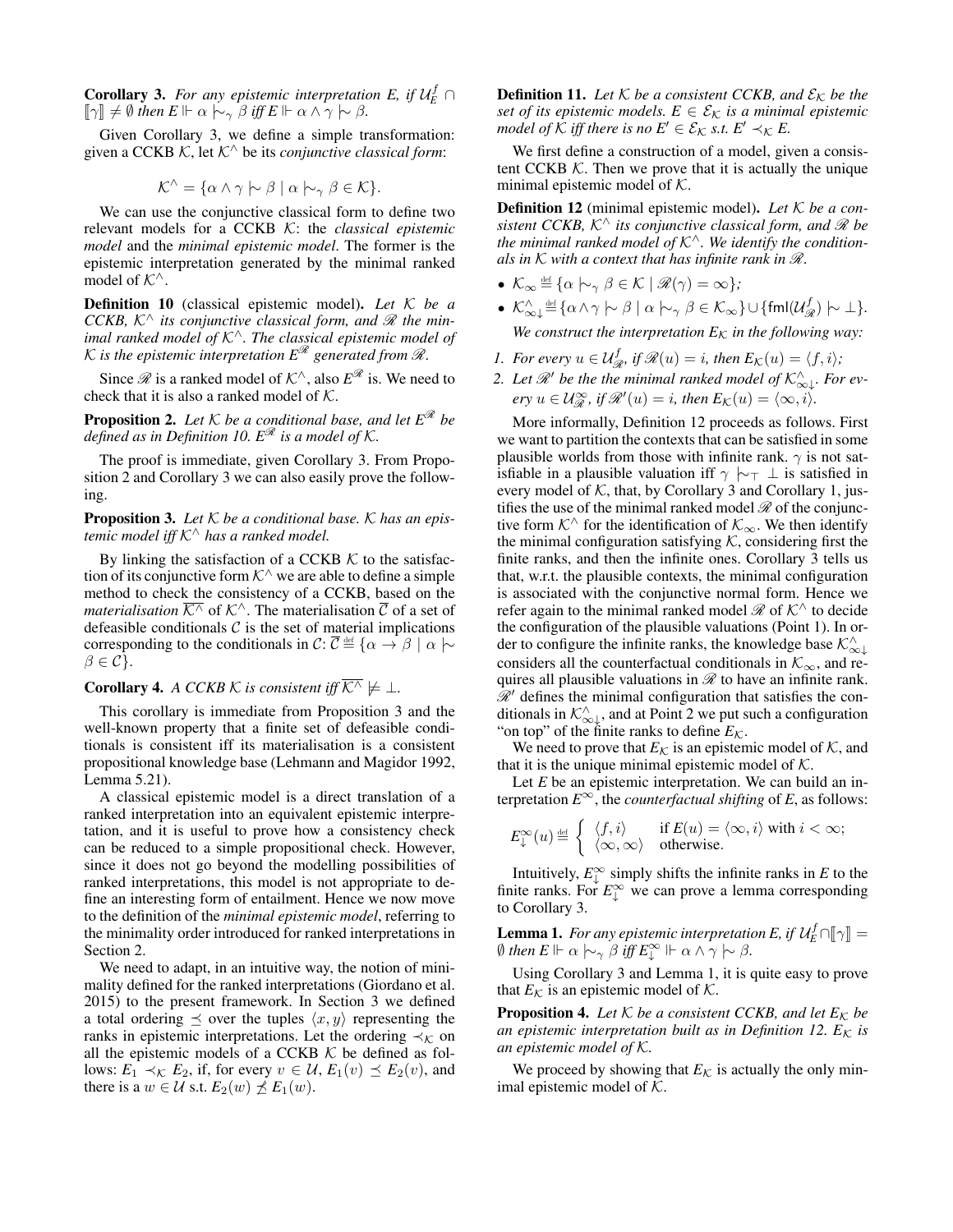**Proposition 5.** Let  $K$  be a consistent CCKB, and let  $E_K$  be *an epistemic interpretation built as in Definition [12.](#page-5-4)*  $E_K$  *is the only minimal epistemic model of* K*.*

Also in this case, the proof rests on Definition [12,](#page-5-4) Corollary [3,](#page-5-0) and Lemma [1.](#page-5-5)

<span id="page-6-2"></span>**Example 4.** *The model of the CCKB*  $K = \{b \mid \neg \top f, p \mid \neg p\}$ —f, d |∼<sub>d</sub> ¬f, d |∼⊤ ⊥, (p ∧ ¬b) |∼<sub>(p∧¬b)</sub> ⊥, (d ∧ ¬b) |∼(d∧¬b) ⊥} *in Example [3,](#page-3-1) that is described in Figure [3,](#page-3-0) is the minimal epistemic model of the KB, obtained follow-ing Definition [12,](#page-5-4) where*  $\mathcal{K}_{\infty} = \{d \mid \sim_d \neg f, (p \land \neg b) \mid \sim_{(p \land \neg b)} \emptyset\}$  $\perp$ , (**d** ∧ ¬**b**)  $\mid \sim$ <sub>(**d**∧¬**b**)  $\perp$ }.</sub>

The minimal closure of  $K$  is defined in terms of this minimum epistemic model of  $K$ .

**Definition 13** (Minimal Closure).  $\alpha \sim \beta$  *is* minimally entailed *by a CCKB K, indicated as*  $K \models_m \alpha \sim_\gamma \beta$ *, iff*  $E_{\mathcal{K}} \Vdash \alpha \hspace{0.2em}\sim\hspace{-0.9em}\mid\hspace{0.58em} \gamma \hspace{0.2em}\beta$ , where  $E_{\mathcal{K}}$  is the minimal model of K. The *correspondent closure operation*

$$
\mathcal{C}_m(\mathcal{K}) \stackrel{\text{def}}{=} \{ \alpha \hspace{0.2em}\sim_{\gamma} \hspace{0.2em}\beta \mid \mathcal{K} \models_m \alpha \hspace{0.2em}\sim_{\gamma} \hspace{0.2em}\beta \}
$$

*is the* minimal closure *of* K*.*

Example 5. *We proceed from Example [4.](#page-6-2) Looking at the model in Figure [3,](#page-3-0) we are able to check what is minimally entailed. For every*  $\alpha \sim_{\gamma} \beta \in \mathcal{K}$ ,  $\mathcal{K} \models_{m} \alpha \sim_{\gamma} \beta$ . In *particular, while*  $K \models_m d \mid \sim_T \bot$ *, we do not have*  $K \models_m$ d |∼<sup>d</sup> ⊥*, that is, it is possible to reason counterfactually about dodos. From the point of view of the actual situation (that is, in the context*  $\top$ *) we can derive everything about dodos, since they do not exist: we have both*  $K \models_m \mathsf{d} \, \, \sim_T$  $\neg$ f *and*  $K \models_m d \sim_T f$ . However, we are able to reason *coherently about dodos once we assume a point of view in which they would exist: we have in fact*  $K \models_m d \mid\sim_d \neg f$ , *but*  $\mathcal{K} \not\models_m \mathsf{d} \mathsf{\sim} \mathsf{d}$  f.

Definition [11](#page-5-6) shows that the minimal epistemic model can be defined using the minimal ranked models for two sets of defeasible conditionals,  $\mathcal{K}^{\wedge}$  and  $\mathcal{K}^{\wedge}_{\infty,\downarrow}$ . That is, we do so using the RC of each one. Now, there are decision procedures for RC that fully rely on a series of propositional decision steps [\(Freund 1998;](#page-7-12) [Casini and Straccia 2010\)](#page-7-13). In short, which contextual conditionals hold in the minimal epistemic model can be decided by checking what holds in two minimal ranked models, and what holds in a minimal ranked model can be decided using a procedure that relies on propositional steps. Starting from this, it is also possible to define a decision procedure for  $\models_m$  that fully relies on a series of propositional decision steps, that we omit here due to space limitations.

#### 5 Related work

<span id="page-6-0"></span>About the distinction between plausible and implausible state of affairs, a similar distinction has been used by [Booth](#page-7-14) [et al.](#page-7-14) [\(2014\)](#page-7-14), where some pieces of information are considered *credible* while others are not.

The literature on the notion of context is vast, and several formalisations and applications of it have been studied across many areas within AI [\(Bikakis and Antoniou 2010;](#page-7-15) [Ghidini and Giunchiglia 2001;](#page-7-16) [Homola and Serafini 2012;](#page-7-17) [Klarman and Gutiérrez-Basulto 2013;](#page-7-18) [Pérez and Uzcátegui](#page-7-19) [1999\)](#page-7-19).

The role of context in conditional-like statements has been explored recently, in particular in defeasible reasoning over description logic ontologies and within semantic frameworks that are closely related to ours. Britz and Varzinczak [\(2018;](#page-7-20) [2019\)](#page-7-21), for example, have put forward a notion of defeasible class inclusion parameterised by atomic roles. Their semantics allows for multiple preference relations on objects, which is more general than our single-preference approach, and allows for objects to be compared in more than one way. This makes normality (or typicality) context dependent and gives more flexibility from a modelling perspective. Giordano and Gliozzi [\(2018\)](#page-7-22) consider reasoning about multiple aspects in defeasible description logics where the notion of aspect (or context) is linked to concept names (alias, atoms) also in a multi-preference semantics.

When compared with our framework, neither of the above mentioned approaches allow for reasoning about objects that are 'forbidden' by the background knowledge. In that respect, our proposal is complementary to theirs and a contextual form of class inclusion along the lines of the ternary |∼ here studied, with potential applications going beyond that of defeasible reasoning in ontologies, is worth exploring as future work.

## 6 Concluding remarks

<span id="page-6-1"></span>The main contributions of the present paper can be summarised as follows: (*i*) the motivation for and the provision of a simple context-based form of conditional which is general enough to be used in several application domains, as our examples illustrate; (*ii*) an intuitive semantics which is based on a semantic construction that has proven useful in the area of belief change and that is more general and also more finegrained than the standard preferential semantics; (*iii*) an investigation of the properties that contextual conditionals satisfy and of their appropriateness for knowledge representation and reasoning, in particular when reasoning about information that is incompatible with background knowledge, and (*iv*) the definition of a form of entailment for contextual conditional knowledge bases based on the widely-accepted notion of RC, which is reducible to classical propositional reasoning. Space considerations prevent us from presenting an algorithm for deciding entailment within our framework.

Next steps are the extension of this approach to other logics. Description Logics, for which RC has already been reformulated [\(Bonatti 2019;](#page-7-23) [Casini and Straccia 2010;](#page-7-13) [Gior](#page-7-9)[dano et al. 2015\)](#page-7-9), are the first candidates. We also plan to investigate refinements of RC such as lexicographic closure [\(Lehmann 1995\)](#page-7-7) and their variants [\(Casini et al. 2014;](#page-7-4) [Casini, Meyer, and Varzinczak 2019;](#page-7-5) [Casini and Straccia](#page-7-24) [2013\)](#page-7-24).